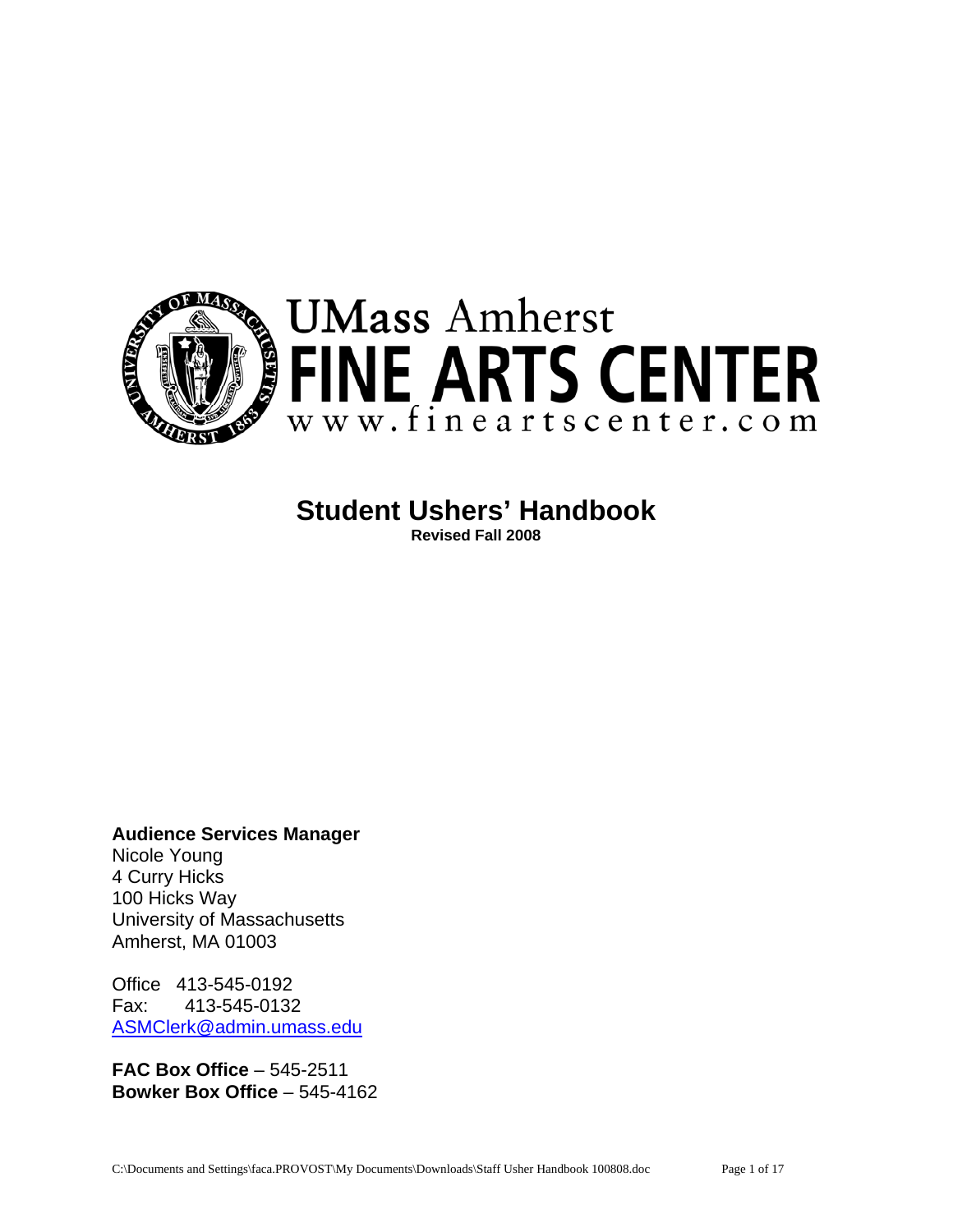# <span id="page-1-0"></span>**Table of Contents**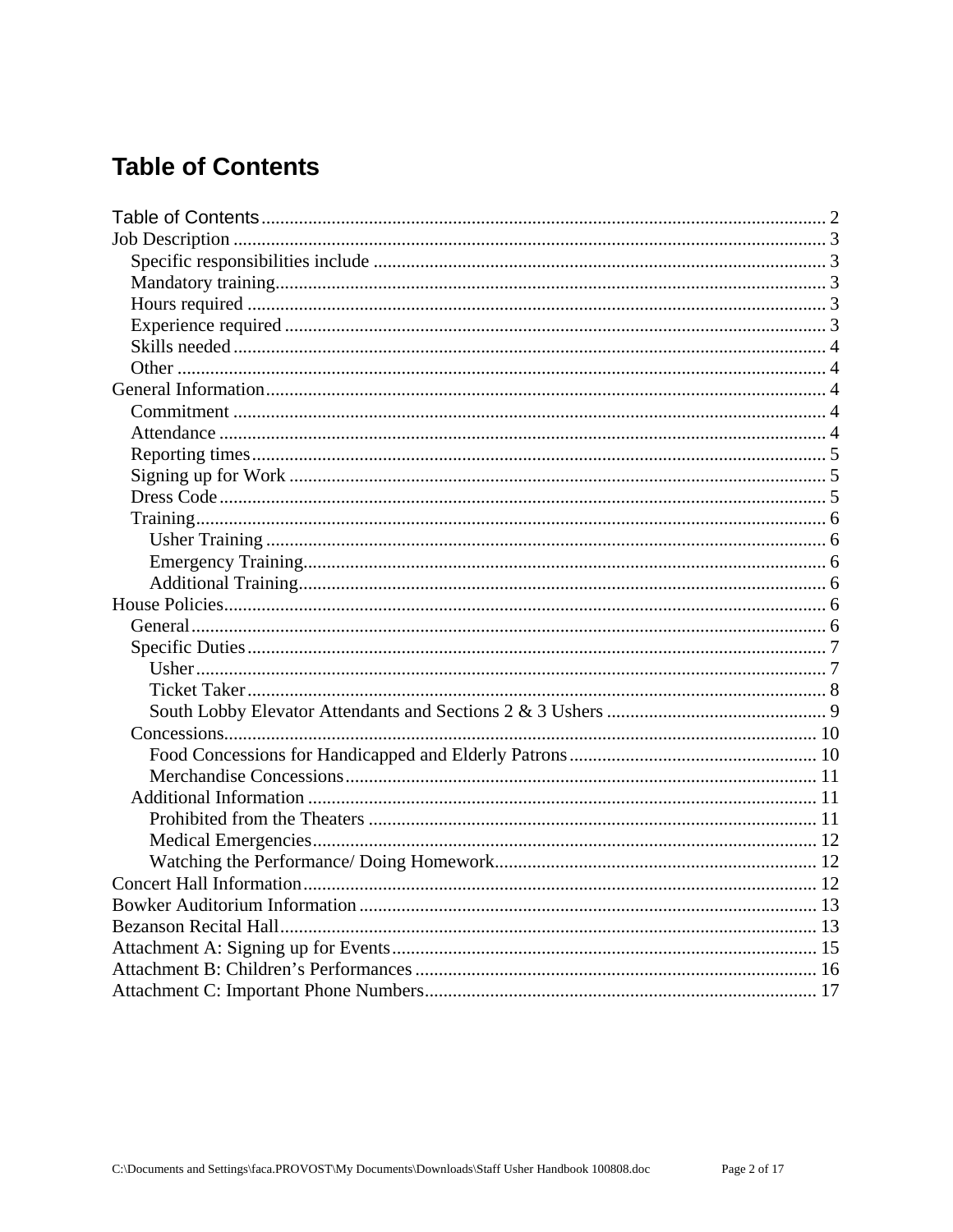# <span id="page-2-0"></span>**Job Description**

Ushers are responsible for the care and safety of all patrons. As an usher, you are expected to treat patrons as you would want to be treated. Ushers are also the public face for the Fine Arts Center and are often the first face of the University that many people encounter. Ushers are primarily responsible for assisting patrons during performances and during emergencies. It is essential that ushers are outgoing, friendly, have excellent customer service skills, and are able to handle responsibility with minimal supervision.

### <span id="page-2-1"></span>*Specific responsibilities include*

- 1) Assisting house management in setting-up the lobby for an event (putting out programs, setting up information tables, etc.)
- 2) Greeting patrons, distributing programs and assisting them in finding their seats
- 3) Handling patron seating issues with the assistance of the house manager
- 4) Assisting patrons with disabilities into and out of the theater, as well as providing concessions service
- 5) Directing patrons to bathrooms, water fountains, parking, etc., answering questions and finding answers as needed.
- 6) Seating late-comers after an event has begun
- 7) Selling merchandise concessions on behalf of an artist (occasional)
- 8) Picking up trash in the theater at the end of an event
- 9) Guiding patrons safely out of the theater in the event of an emergency, being responsible for an emergency assembly area.
- 10) Other duties as assigned by house management

## <span id="page-2-2"></span>*Mandatory training*

- 1) One general usher training session held at the beginning of each semester.
- 2) One emergency and evacuation training per year held each semester, or completion of an annual exam with a minimum grade of 85%.
- 3) Fire extinguisher training once during first two years as an usher.
- 4) Usher orientation, held one hour prior to each performance that the usher is working

## <span id="page-2-3"></span>*Hours required*

All ushers must work a minimum of 8 performances total and at least 3 weekend performances per semester. Any performance on Friday evening, Saturday or Sunday (day or night) is considered a weekend performance.

## <span id="page-2-4"></span>*Experience required*

None.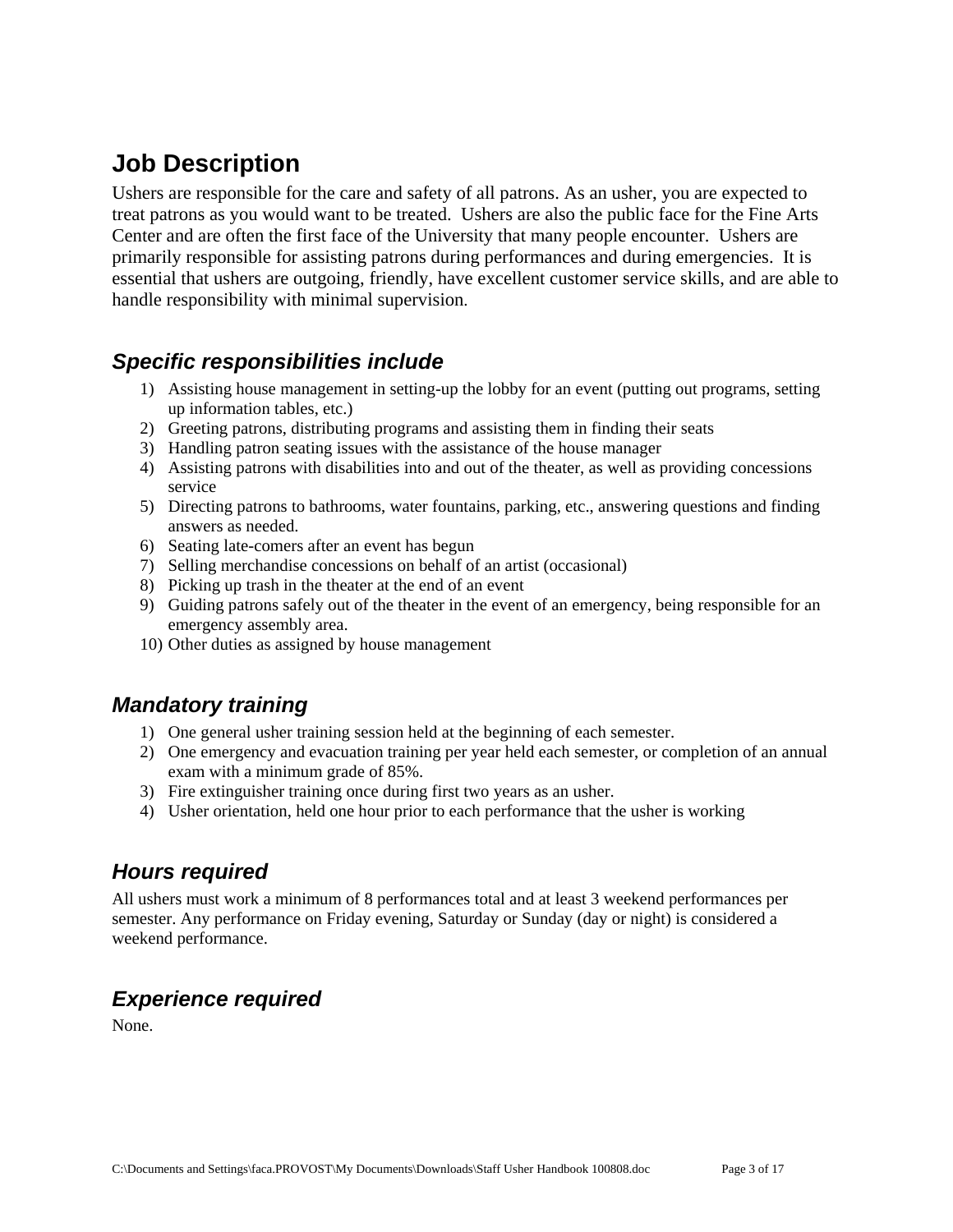### <span id="page-3-0"></span>*Skills needed*

- 1) Outgoing and friendly
- 2) Excellent customer service skills
- 3) Ability to handle responsibility with minimal supervision

## <span id="page-3-1"></span>*Other*

References required, Full time undergraduate students only, Work-study desired

# <span id="page-3-2"></span>**General Information**

## <span id="page-3-3"></span>*Commitment*

To remain employed by the Fine Arts Center as an usher, you must sign up and work at least eight (8) performances each semester, and three of those performances must be on a Friday, Saturday or Sunday. Failure to work the required number of performances will result in termination from the usher staff.

The jobs available to you are full usher and alternate usher. An alternate is a person available if needed, i.e. if an usher is ill or an event is larger than initially anticipated. If you sign up as an alternate, it is expected that you will be available up until 24 hours before the performance. The Audience Services office or a fellow usher will contact you no later than 24 hours before a performance you are required to work. If you do not hear from the office in that time frame, you will not be called in. Again, failure to be available 24 hours prior to the event will result in your being considered absent for that event.

## <span id="page-3-4"></span>*Attendance*

Upon your **third** unexcused absence you will be terminated from the usher staff.

Once you have signed up to work an event, it is your responsibility to work that entire event. If you cannot work, it is your responsibility to find your replacement and contact the Audience Services office at least one business day before the event. Failure to do so will be considered an unexcused absence.

If you are ill, it is your responsibility to contact the House Manager and the Audience Services office prior to the event. The House Manager assigned to the event can be found on the usher website.

If an event is cancelled or postponed, the Audience Services office or House Manager will email or call you as soon as possible. In order to do this, it is your responsibility to keep your contact information current with the office.

#### Tardiness: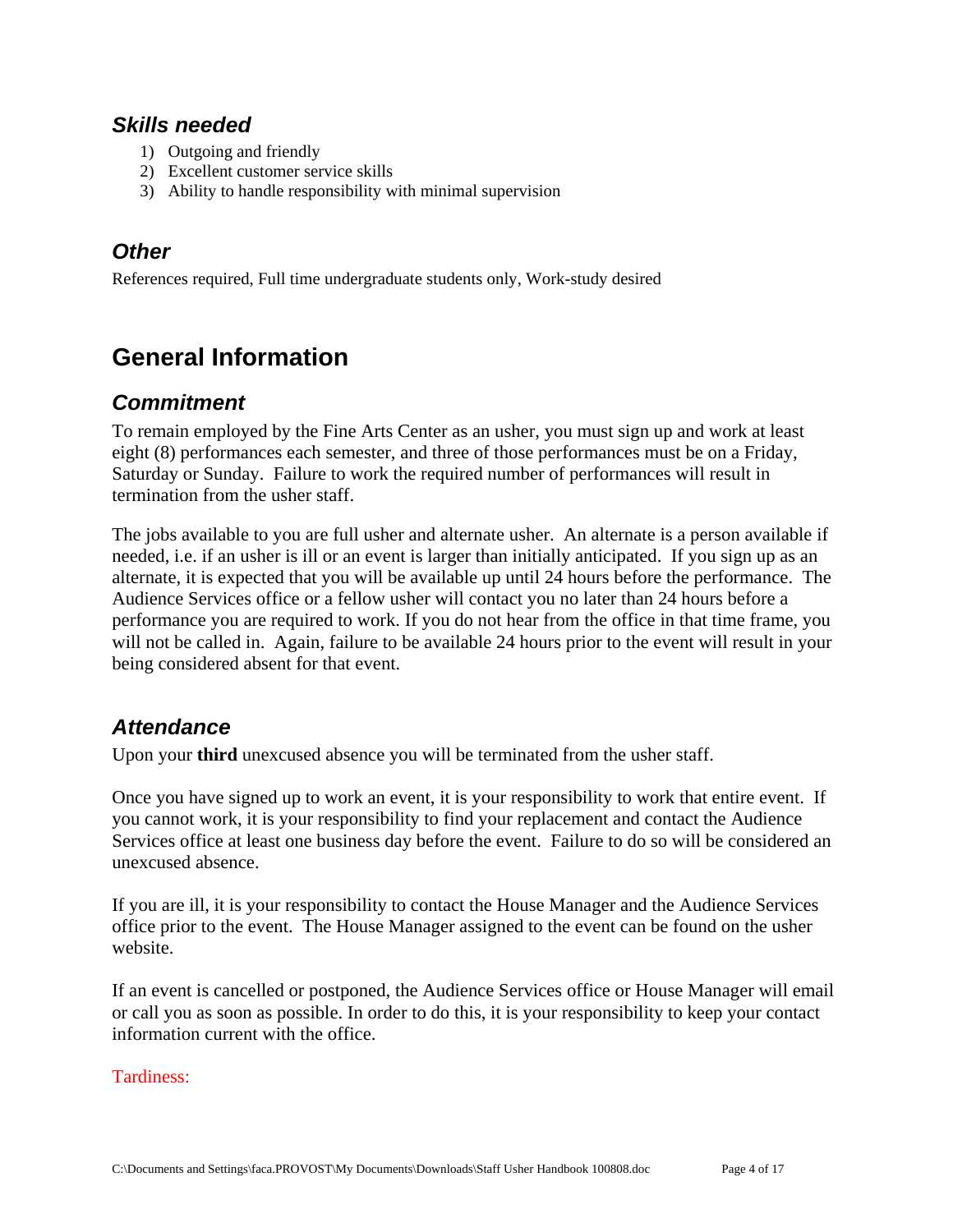## <span id="page-4-0"></span>*Reporting times*

You should be present and ready to work one hour before the time the performance is scheduled to start (e.g. If the performance start time is 7:30PM; your work report time is 6:30PM). Please be sure to arrive a few minutes prior to your reporting time to get settled, sign-in and collect your badge/ flashlight. Occasionally, reporting times may differ for unusual events or events in venues we do not work in regularly. Please be sure to verify the reporting time when you sign up for an event.

Before each event you will be briefed by the House Manager and given your assignment. You will also be told about any special instructions for this event and emergency evacuation procedures will be briefly reviewed. Once you are on duty, if you have any concerns or encounter any problems ask the House Manager for assistance.

Orientation begins promptly at the reporting time. Ushers not present at the start of orientation will be considered late for work. If you are tardy more than three times, you will be terminated from the usher staff.

The Fine Arts Center provides ushers for the Fine Arts Center Concert Hall, Bowker Auditorium located in Stockbridge Hall, and Bezanson Recital Hall located in the Fine Arts Center Music Department. On occasion, ushers may be asked to work events in the Concert Hall Main Lobby or other venues on and off campus.

## <span id="page-4-1"></span>*Signing up for Work*

Please see Attachment A for website instructions.

## <span id="page-4-2"></span>*Dress Code*

The Fine Arts Center usher dress code is: Black pants/skirt, White dress shirt/blouse, Dark dress shoes. Think conservative business casual or business dress – no t-shirts, short tops, sneakers, open-toed shoes, etc.

Please refrain from wearing dangling jewelry or overpowering perfume/cologne.

The dress code is a condition of employment. What you wear and how you conduct yourself reflects directly on the Fine Arts Center and the University of Massachusetts. If you are inappropriately dressed, you will be dismissed for the evening without pay. Consistent failure to follow the dress code will result in termination.

It is also your responsibility to dress appropriately for the weather. As an usher, you may be assigned to a position outside, e.g. FAC plaza, or greeting buses for morning events. You will not know your assignment until you arrive to work, so it's imperative that you wear a coat, mittens, hat, etc. on cold days in case you are placed outdoors.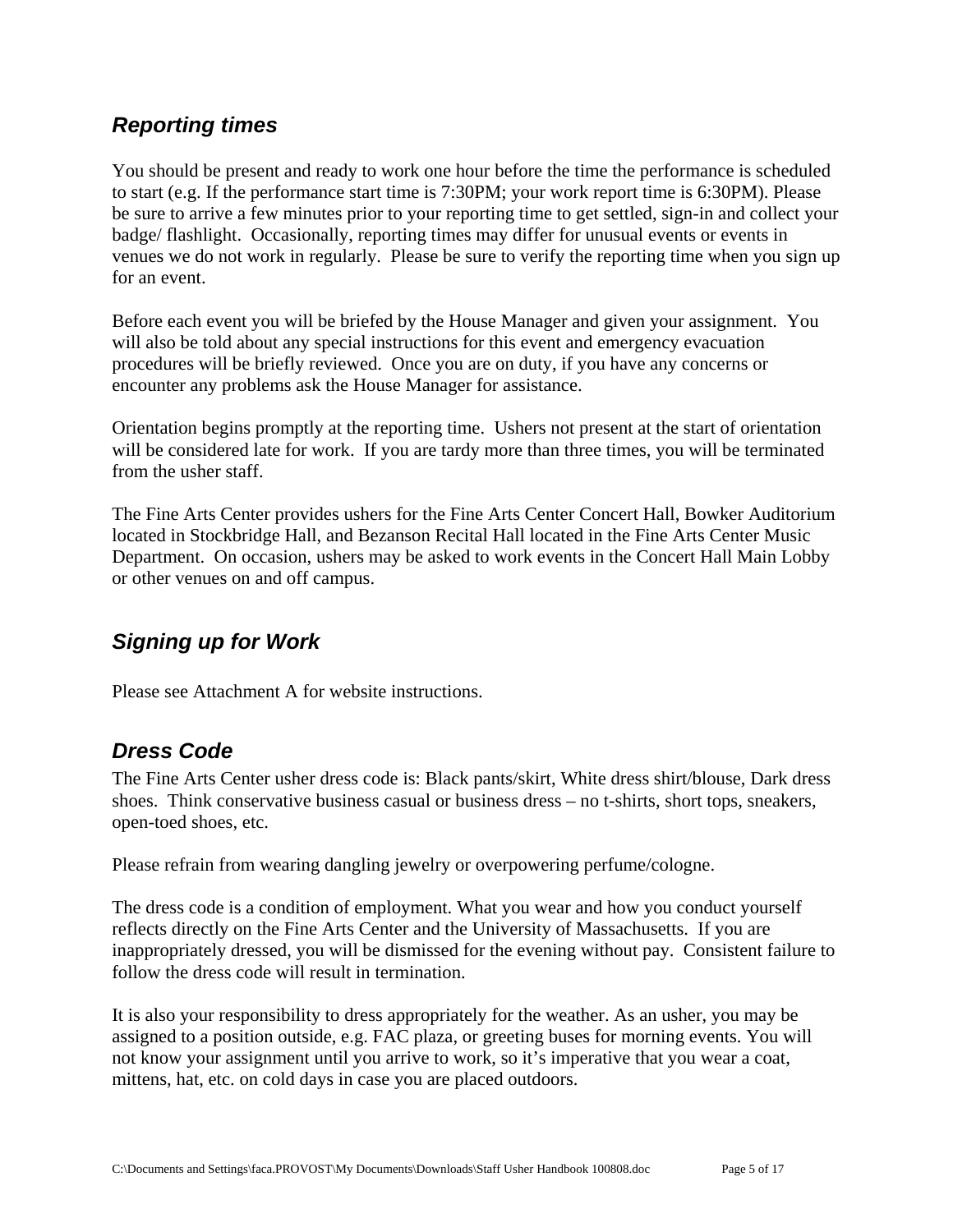## <span id="page-5-0"></span>*Training*

## <span id="page-5-1"></span>**Usher Training**

Sessions are scheduled for every September and February and last about an hour.

As the face of the Fine Arts Center and the first point of contact for many patrons, it is vital that ushers are intimately familiar with all of our facilities, policies, and procedures. Ushers will also be trained in basic customer services skills and how to handle difficult situations. This manual reviews many of the basics and attendance at training begins your familiarity with our venues. Working a minimum of eight events each semester insures that you also receive an adequate amount of on-the-job training to utilize your skills and stay sharp.

### <span id="page-5-2"></span>**Emergency Training**

Ushers must attend one Emergency Training Workshops annually. This is a condition of employment.

Workshops are scheduled for September and February and last about 1.5 hours.

The safety and well being of all patrons is the primary responsibility of Fine Arts Center Ushers. Familiarity with our Emergency Evacuation Manual and one training session per year is the minimum requirement. We encourage our ushers to attend both sessions and to review the Emergency Evacuation Manual before each performance they work. Copies of this manual will be given to you when you arrive and can be obtained at the Audience Services Managers Office – Room 4 Curry Hicks.

## <span id="page-5-3"></span>**Additional Training**

Audience Services will offer additional optional training sessions on a periodic basis covering topics such as fire extinguisher training and adult CPR.

# <span id="page-5-4"></span>**House Policies**

## <span id="page-5-5"></span>*General*

Ushers will be briefed by the House Manager on their duties for the performance one hour before the performance begins. Patrons are seated one half hour before the scheduled curtain time. Always greet patrons with a smile and a friendly remark.

You will collect an usher badge and a flashlight from the house closet upon arrival. At this time, please sign in on the payroll sheet.

Ushers are expected to be knowledgeable about the locations of basic services (bathrooms, water fountains, etc) in the hall in which they are working. Please see theater specific information attached for details.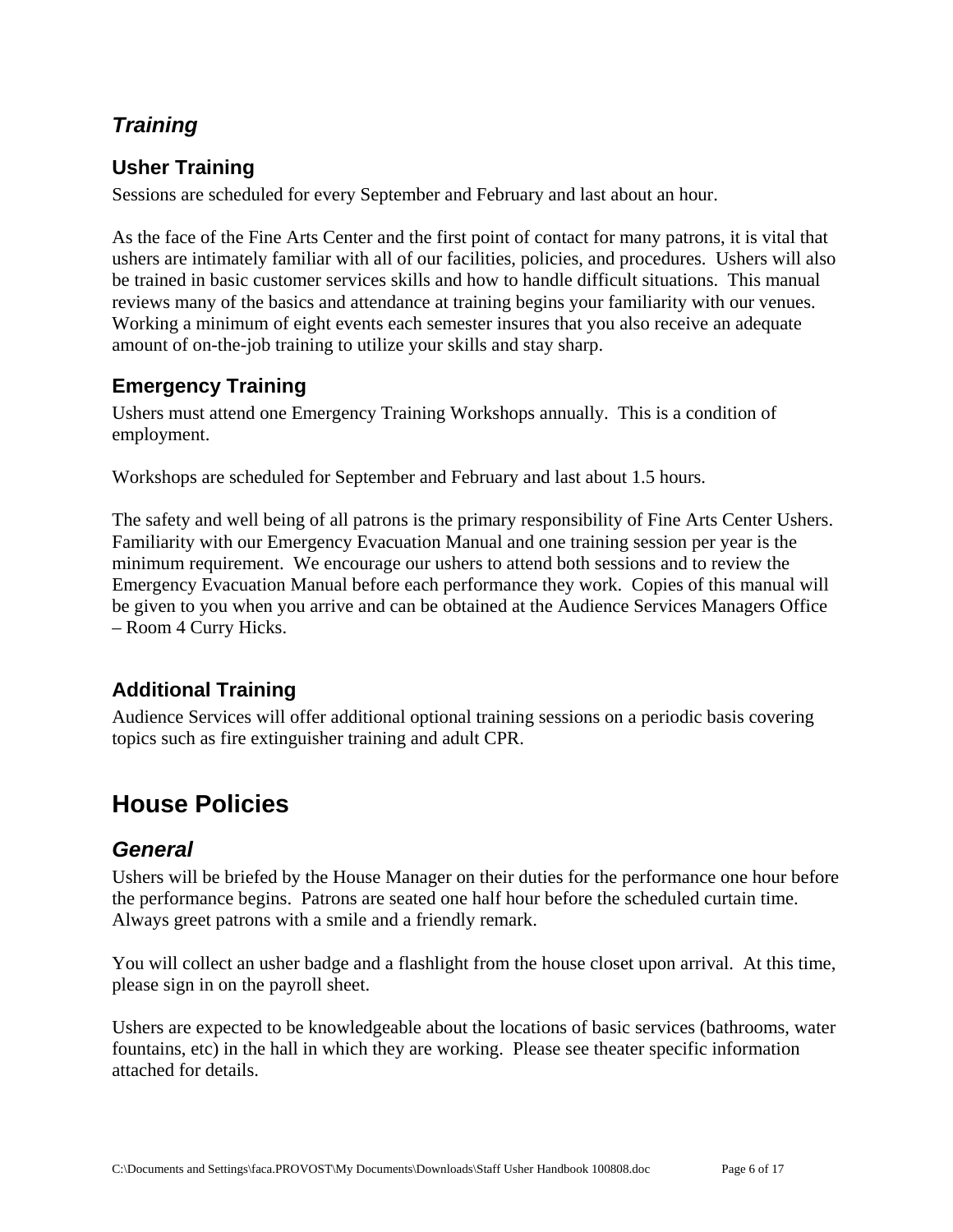Ushers are not to have cell phones with them at any time while working. They are expected to leave them in the House Management closet with the rest of their belongings.

Politically Charged Events: We are fortunate at the University to host a wide variety of events spanning many topics and genres. We ask that all ushers remain neutral during events they are working and wait until they are off duty before voicing opinions.

## <span id="page-6-0"></span>*Specific Duties*

### <span id="page-6-1"></span>**Usher**

After the House Manager briefs you, you are expected to bring a supply of programs to your assigned section (inserts to the evening's program are your responsibility). You are expected to walk through your assigned section and remove any litter from it. Use the walk through to familiarize yourself with your section (row numbers, unusual seating arrangement, half-rows in your section). Any safety violations or broken equipment in your section should be reported to the House Manager immediately. Be attentive to the level of cleanliness of the theater. The theater is expected to be *Ritz Carlton clean!* Make note of any areas in which your section fails to meet these standards and *tell a House Manager.*

Once the House Manager has announced that the hall is open to patrons, ushers should be at their assigned station to take tickets, assist patrons to their seat, and hand out programs.

Section ushers should open their section doors once the house is open. Section doors are closed once the performance begins. A good signal to determine when the performance will begin is when the house lights dim to 50%. Late seating instructions will be given to the ushers during the evening orientation. Section ushers are expected to remain at their assigned station through late seating and until released by the House Manger.

Ushers in Sections 1 and 4 of the Concert Hall will also be issued walkie-talkies. Ushers may use these walkie-talkies to communicate with the house management staff only in the event of an emergency or patron problem.

#### **Late Seating**

Ushers will be briefed on the late seating policy during orientation. This policy changes from event to event. For example, ushers may need to wait until the end of the overture, often a natural clapping break, to seat late patrons. This break may occur anywhere from  $5 - 20$  minutes into the performance. Communicating with late patrons is a very important and delicate task. Your interaction with the customer can often define their experience for the evening. Please follow these guidelines for interaction:

Before the break explain:

- 1. The late seating policy and give them a program
- 2. That you are waiting until a natural break in the performance so as not to disrupt the performance or audience
- 3. In the interest of expediency, you will first direct them to the most easily accessible seats.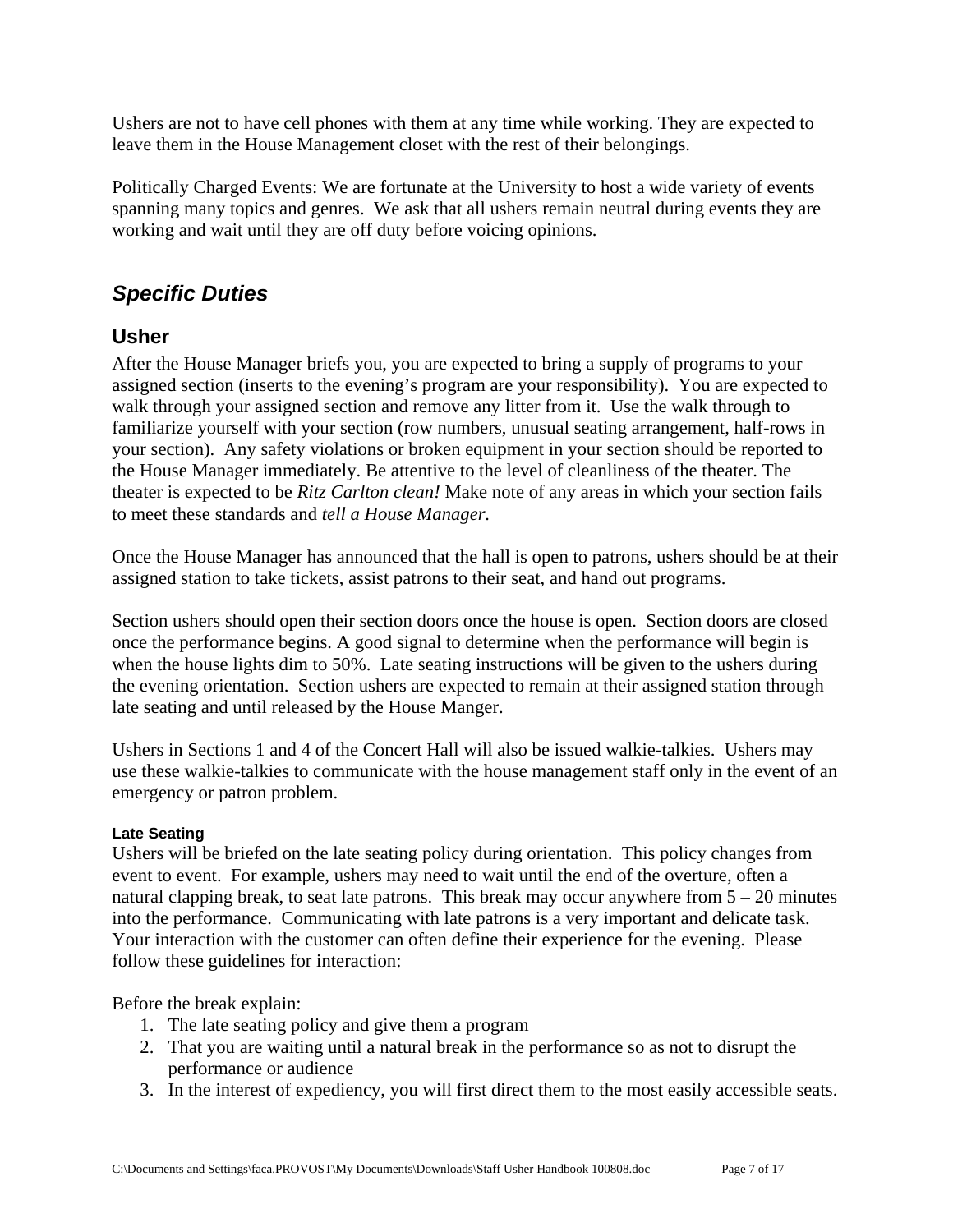- 4. You would be happy to help them find their correct seats during intermission.
- 5. Please enter the theater quietly

Please be sensitive to the fact that many late patrons are already irritated and may become frustrated when not permitted to immediately enter the theater. Late seating policies are defined by the performing artist, and are designed to find a balance between the continuity of the performance and the need to accommodate latecomers.

At the break, ushers may open the doors to the theater and, using your flashlight as a guide on the floor, direct patrons to the best available seating.

#### **Performance Duties**

Once you are released, you may either sit inside or outside your assigned section. You are expected to stand at your assigned section during intermission to open/ close the doors, assist latecomers in finding the proper seats, and answer questions. Again, at the end of intermission you may either sit inside or outside your assigned section. Please be aware that sitting or standing in aisles is not permitted – it is a Fire Code violation.

At the end of the performance, you are expected to walk through all rows in your section to pick up any large pieces of trash, lost items and programs. Any personal items left behind should be brought to the front of house closet and reported to the house manager. Please also inform the house manager of any maintenance or custodial issues you notice. Out of date programs and inserts can be recycled.

If at any point you'd like disposable gloves and a plastic bag while collecting trash, you can find them in the 2<sup>nd</sup> drawer of the ticket stanchions on either side of the theater in the Concert Hall. Supplies are also available in the house closet in Bowker.

Finally, turn in your usher badge, flashlight, walkie-talkie and sign out on the payroll sheet. Failure to sign out could result in your hours not being turned in to payroll.

Some ushers will be assigned to assist at merchandise, direct patrons to bathrooms, man the information table, or work the elevator entrance.

### <span id="page-7-0"></span>**Ticket Taker**

After the House Manager briefs you, you are expected to be at your assigned position to answer patron questions. Once the House Manager has announced that the hall is open to patrons, ticket takers should open the main doors to the venue and direct patrons to the proper section and answer questions. Ticket takers are expected to greet the patrons, check the ticket for correct date, correct hall, right side of the hall, and direct them to the proper section.

Student tickets will be marked and students should be asked to performance a valid UMass ID for verification. A valid ID is required for entry to the theater (if not direct them to the Box Office for verification).

All patrons entering the theater must have a ticket, regardless of age. There are no babes-in-arms allowed in the theater. We must not exceed the theater's maximum occupancy.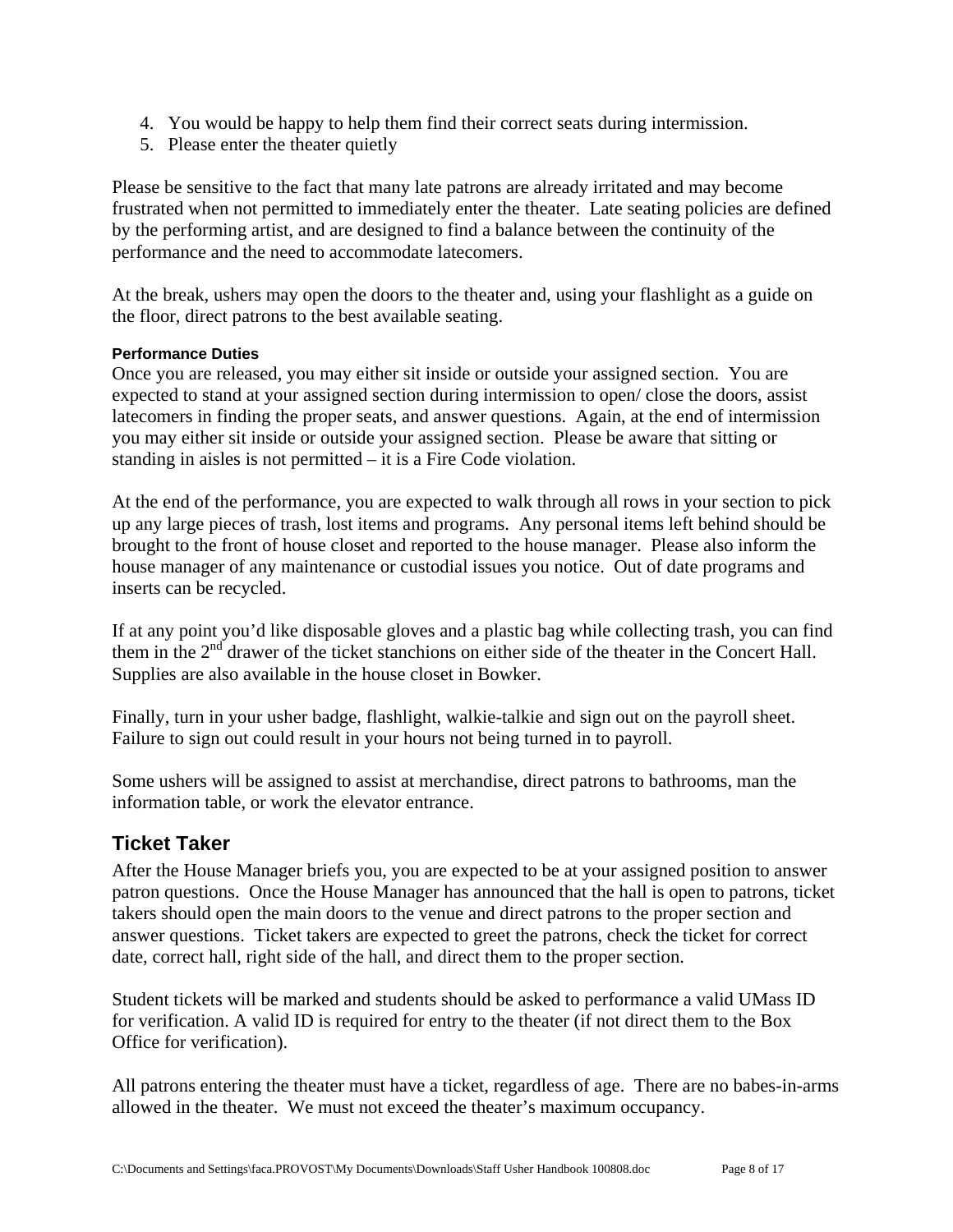Ticket takers are to remain at their posts until the Box Office closes. Please be sure to put the ticket receptacle away once the performance has begun, or whenever the tide of people slows, whichever is later.

Ticket takers are expected to return to their assigned stations during intermission

Finally, turn in your usher badge, flashlight and sign out on the payroll sheet. Failure to sign out could result in your hours not being turned in to payroll.

### <span id="page-8-0"></span>**South Lobby Elevator Attendants and Sections 2 & 3 Ushers**

These areas of the Concert Hall require special attention.

Sometimes, as many as five or six ushers are assigned to staff the South Lobby (ADA elevator entrance to the Fine Arts Center)

- 1 Elevator Operator,
- 1 Elevator Escort,
- 1 or 2 Plaza Escorts.
- An extra usher for both Sections  $2 & 3$  house right

#### **Elevator Operator**

You are responsible for traveling with patrons in the elevator and directing them to where they need to go. It is recommended that patrons in wheelchairs may want to back into the elevator as it is small and does not have much maneuvering room. Please make sure the patrons are completely in the elevator before closing the elevator door.

As patrons exit the elevator, check to see they remove anything they may have brought in with them. Look at their tickets and direct them to their correct section. Finally, point out the handicap bathroom location to them.

#### **Elevator Escort**

You are assigned to level 2 (entrance level to South Lobby) and are responsible for ticket taking. You will be given any reserved tickets for patrons using the South Lobby by the House Manager(s) that we have at performance time. Patrons must have a ticket with them or have it on reserve with you in order to use the elevator.

You will have a walkie-talkie to use to communicate with the House Manager(s).

It is expected that the *Elevator Operator* and the *Elevator Escort* will be on duty until the end of the event. The South Lobby elevator will be accessible for the entire event to seat latecomers or for early departures.

#### **Plaza Escorts**

It is your job to assist handicapped patrons from the FAC handicap parking lot to the South Lobby. Your duty station is outside the South Lobby underneath the Art Bridge (dress accordingly – be prepared for wind, cold, wet, snow, etc.). You are expected to be on duty prior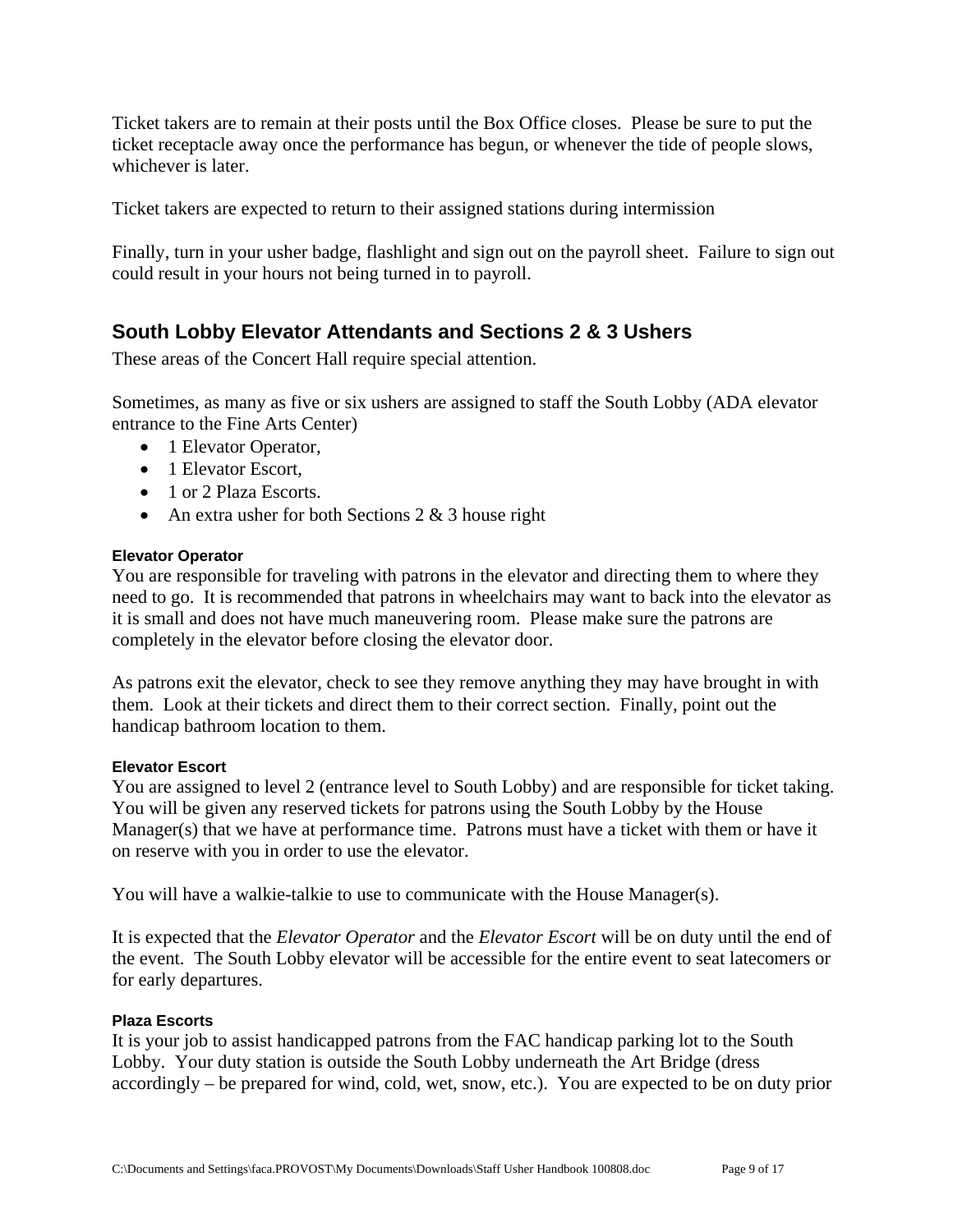to the performance, at least 10 minutes after the start of the performance, at intermission, and at the end of the event to assist patrons.

Always ask patrons if they would like or need assistance. Do walk with them from their car until you can hand them off to the *Elevator Escort*.

#### **House Right, Section 2 & 3 Ushers**

You are stationed in these sections to assist in escorting disabled patrons to their seats. Often patrons need assistance finding and maneuvering into the seating area. As a courtesy, always be sure to ask before providing assistance. At intermission, you will need to provide food concessions service to any patrons unable to walk to the concessions area in the Atrium Lobby. (Please see below for additional concessions information.)

#### **Other information**

The House Manger(s) are responsible for releasing the South Lobby staff. It is House Policy to rotate South Lobby staff unless someone expresses a wish to remain there for the entire event.

All patrons (not just handicap or handicap companions) with a ticket may use the elevator.

Reserved tickets for non-handicap patrons will be at the FAC Box Office. Please direct nonhandicapped patrons looking for their reserved tickets to that location.

### <span id="page-9-0"></span>*Concessions*

Food and Drink Concessions are provided in the Atrium Lobby for our patrons for most Center Series events. UMass Food Service is the organization that provides this service. If there is no intermission, there will most likely be no food and drink concessions. Please be aware that no food or drink is allowed inside the theater, except bottled water.

### <span id="page-9-1"></span>**Food Concessions for Handicapped and Elderly Patrons**

Many of our patron's seated in our ADA seating area (Section 2 and 3 House Right) are not able to enjoy the concessions being offered in the lobby. The ushers assigned to work the ADA seating area are also responsible for approaching patrons to find out if they'd like concessions service and then bringing them the concessions accordingly. Please ask the HM to provide you with the concessions envelope.

Before the start of the performance, order forms and pencils should be passed out to patrons so they can make their selection. When intermission begins, an usher will collect the order forms and money and take them to the Food/Drink Concession stand in the Lobby. Identify yourself to the Food Service employees working the stand (you have priority), wait for the order to be filled, take it, and any change, back to the patron.

This is a service we are proud to be able to provide to our customers who cannot make the long trek to the lobby.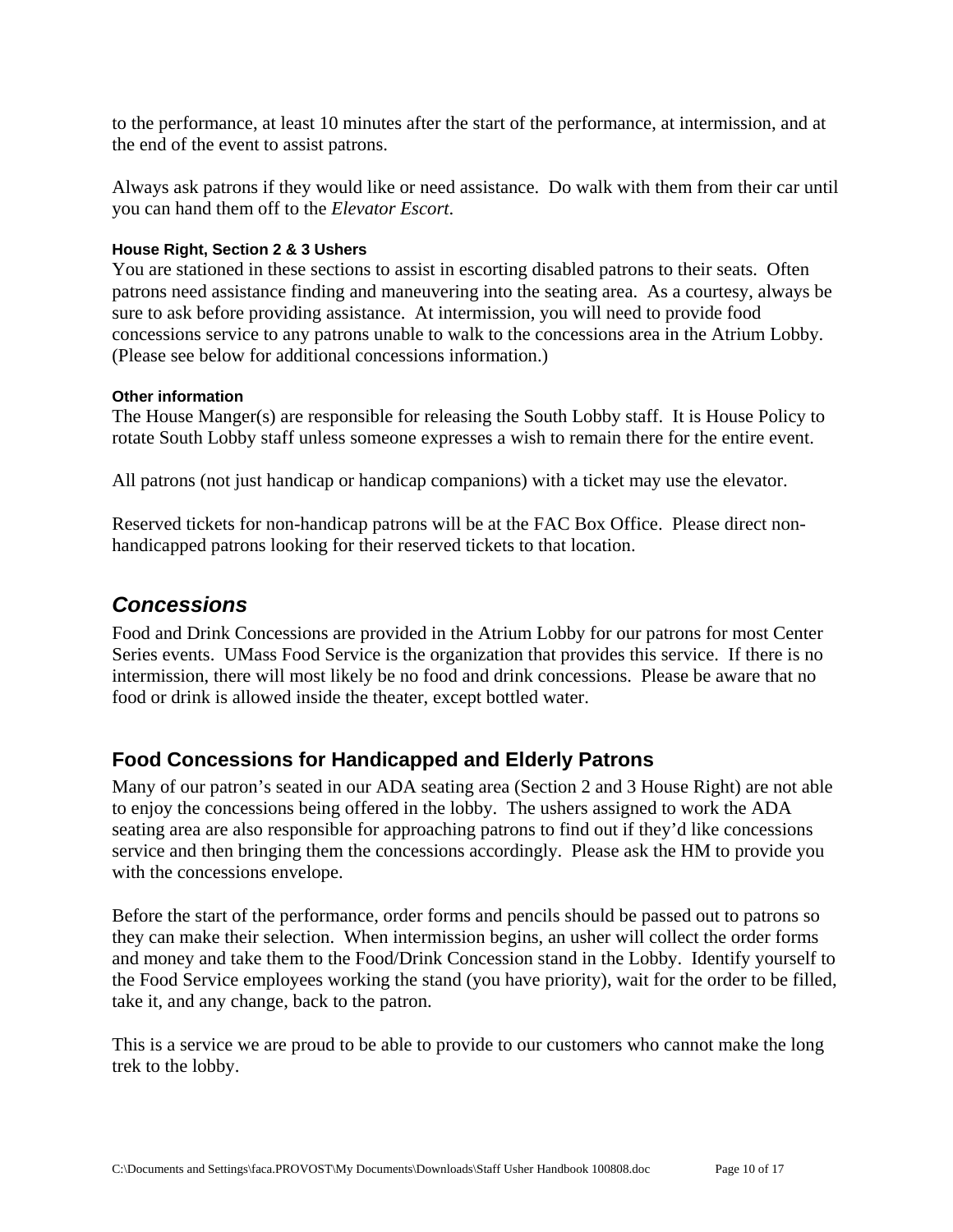### <span id="page-10-0"></span>**Merchandise Concessions**

Many performances also sell items associated with the evening's production such as CD's. The usher assigned to Merchandise will assist the House Manager in setting up a table(s) for the performance's concessionaire. As a matter of policy, we do not provide display lighting, or electrical power cords. (In a pinch, we do have a limited supply of tablecloths and skirts.) We will provide an usher to sell the merchandise if requested.

The House Manager will ask the Box Office for a "bank" if we are selling the merchandise. Count the money before starting. Return the "bank" to the Box Office as soon as it is possible to do so.

Count and record the inventory at the start of the evening (verify with the performance person) and then count the inventory at the end of the evening (again verify with the performance person). Verify that your cash matches correctly with the merchandise sold.

The House Manager will be responsible for collecting the FACs percentage of the gross merchandise sales. Fill out the Concessionaire Report Form. Make sure it has the appropriate signatures on it. The yellow copy goes to the touring performance. (Concessionaire Forms are stored in the FAC Lobby Closet and Bowker Auditorium Cloak Room inside the cash box.)

## <span id="page-10-1"></span>*Additional Information*

**At any time while working if you feel you cannot handle a situation, please contact the House Manger immediately. The House Manger is there to support and assist you when you have a problem.** 

Be aware of any patrons with special needs within your section such as walking impaired, doctors that have identified themselves as being on call, etc. If you must leave your section, inform your replacement of these special patrons.

On-call Services for patrons who are on-call or expecting emergency phone calls are available through the Box Office. The patron should leave their seat location, name, and pager at the Box Office.

### <span id="page-10-2"></span>**Prohibited from the Theaters**

- Cameras and video recorders
- Audio recording devices of any kind
- Food or drink (except bottled water)
- Smoking
- Animals (except service dogs)

Patrons may check items at the Box Office or take them to their car.

It is the Section Ushers' responsibility to request that patrons not use a camera, eat, or use a recording device in the hall during a performance. The procedure is to approach them, ask them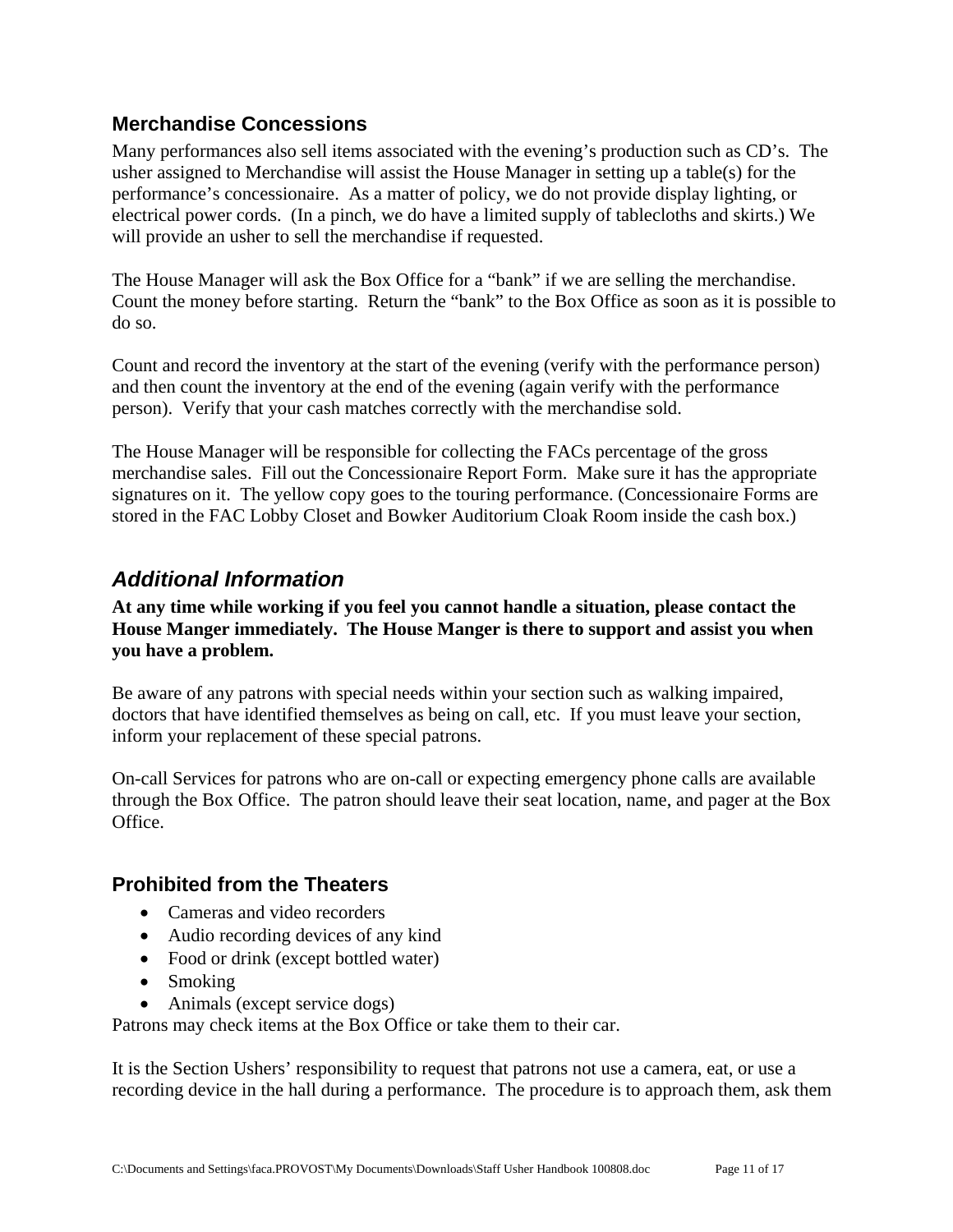to stop – if they have a problem with your request, you may need to seek additional support from the House Manager or Public Safety Officers. On the second request, you may want to explain to patrons that this policy is not only out of respect to the copyright laws any company or performance might have, but also out of respect to the safety of the performers. The final step would be the removal of the uncooperative patron by the HM.

### <span id="page-11-0"></span>**Medical Emergencies**

There are EMT's at all events in the Concert Hall and Bowker Auditorium. EMTs are NOT provided for Bezanson events. EMT's in the CH are located outside Section 3 in the South Lobby. In Bowker the EMT sits in the last seat of the orchestra House Left.

If a patron vomits, use kitty litter to cover it. The House Manger has access to this item. Please tell the House Manger about the incident so that custodial services can thoroughly clean the area affected.

### <span id="page-11-1"></span>**Watching the Performance/ Doing Homework**

Ushers may view part of the event once released to do so by the House Manager. Ushers may also do their homework once released to do so by the House Manger. It is understood that the needs of the patrons take precedence over watching the performance or doing homework.

Always speak in a quiet voice while in the lobby. Sound transmits easily into the theaters.

# <span id="page-11-2"></span>**Concert Hall Information**

The Concert Hall is an 1895 seat continental style hall (1981 including the Orchestra Pit). The hall has 1500 seats approximately on the Orchestra Level and 500 seats approximately in three mezzanines and two balconies.

As you face the stage even numbered seats are on the right side of the house and odd numbered seats are on the left side of the house.

The Concert Hall is equipped with an Assisted Listening System for hearing impaired patrons. The use of the hearing device is free but requires a driver's license or valid student ID as security while it is in use. Hearing devices are available at the box office or through a House Manager.

There is a wheelchair for patron use available in the House Manger's closet located in the Atrium Lobby.

There is no public telephone in the Fine Arts Center Concert Hall. Patrons needing to use a phone should be able to use a Box Office phone for local emergency calls.

Drinking fountains are located:

- Outside of all restrooms,
- at the top of the balcony stairs on both sides of the house,
- outside of Section 1 on both sides of the house,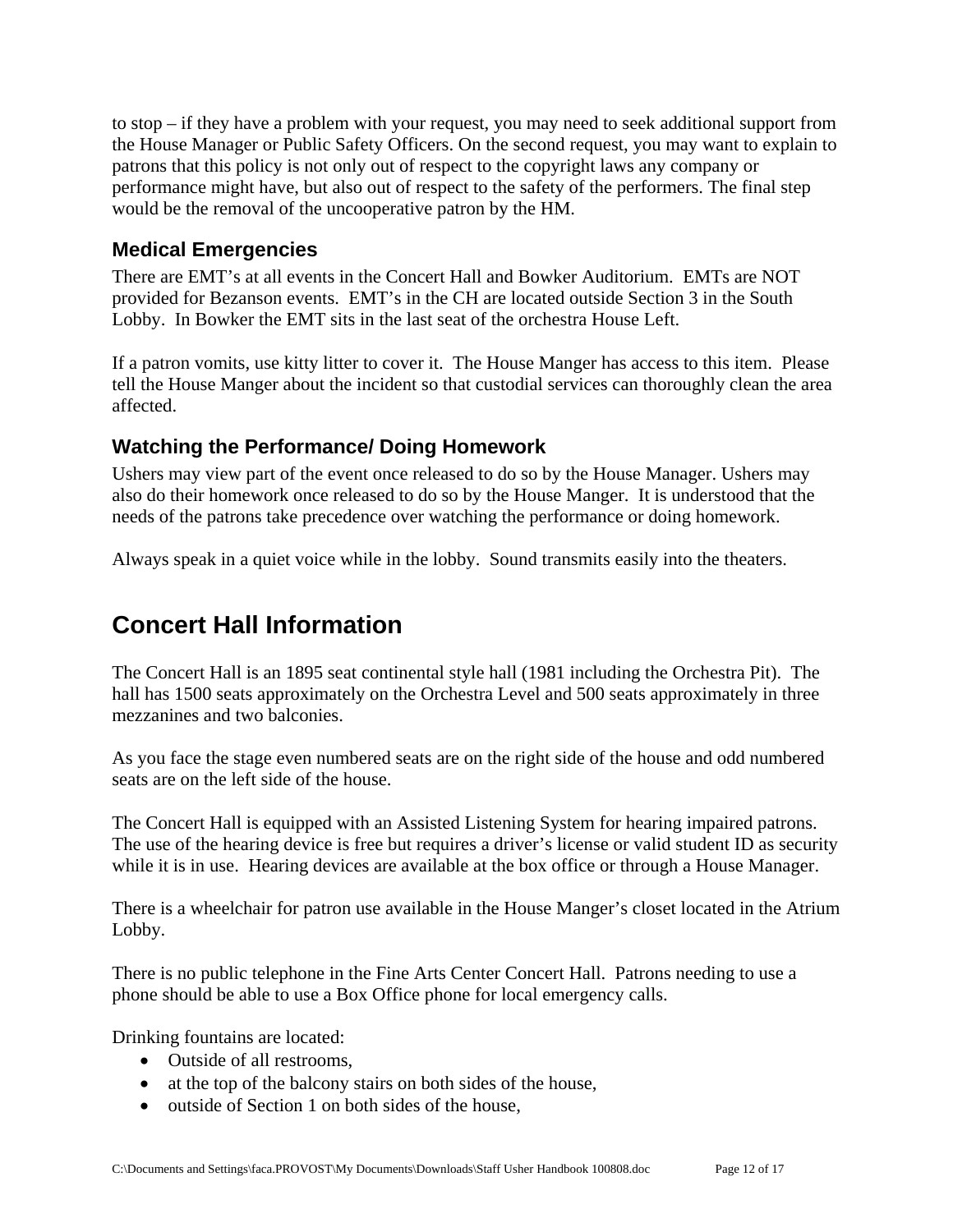- in the Atrium Lobby area near the restrooms, and
- in the lower level of the South Lobby.

Rest rooms are located:

- On the lower level adjacent to the University Gallery Ladies Room on the left side of the house, Men's on the right side.
- There is a single stall Men's and Ladies Restroom in the Atrium Lobby, and
- A Unisex Handicap Bathroom located on the lower level of the South Lobby.
- For many performances, the Rand bathrooms, accessed either from the University Gallery or the Main Lobby, are also available.

Handicap Seating in the Concert Hall is located in Section 2 and 3 House Right.

Concessions are located in the Atrium Lobby.

# <span id="page-12-0"></span>**Bowker Auditorium Information**

Bowker Auditorium, located in Stockbridge Hall, is a classical proscenium theater. The are 704 seats, 500 approximately on the orchestra level including two lodges house left and right and 4 specific handicap seats. The horseshoe shaped balcony seats approximately 200 patrons.

The Ladies' Room is located off the corridor house right. The Men's Room is located downstairs. There is a Unisex handicap bathroom located off the corridor house left (opposite the Handicap Ramp).

There is a drinking fountain across from the Box Office.

Bowker Auditorium is equipped with an Assisted Listening System for hearing impaired patrons. The use of the hearing device is free but requires a driver's license or valid student ID as security while it is in use. Hearing devices are available through the House Manager.

Ushers will receive two assignments in this hall- a pre-performance assignment and an assignment during the performance. Pre-performance assignments include taking tickets, directing patrons to seats, etc. Once the performance begins one might be stationed inside of the theater during the performance to direct patrons to the appropriate exits for the rest rooms, or outside of the theater to take care of late seating.

## <span id="page-12-1"></span>**Bezanson Recital Hall**

An usher will be stationed at both entrances to the hall.

Odd number seating will enter on house left and even number seating will enter on house right. There are no signs announcing this, so ushers must assist patrons with which door to use.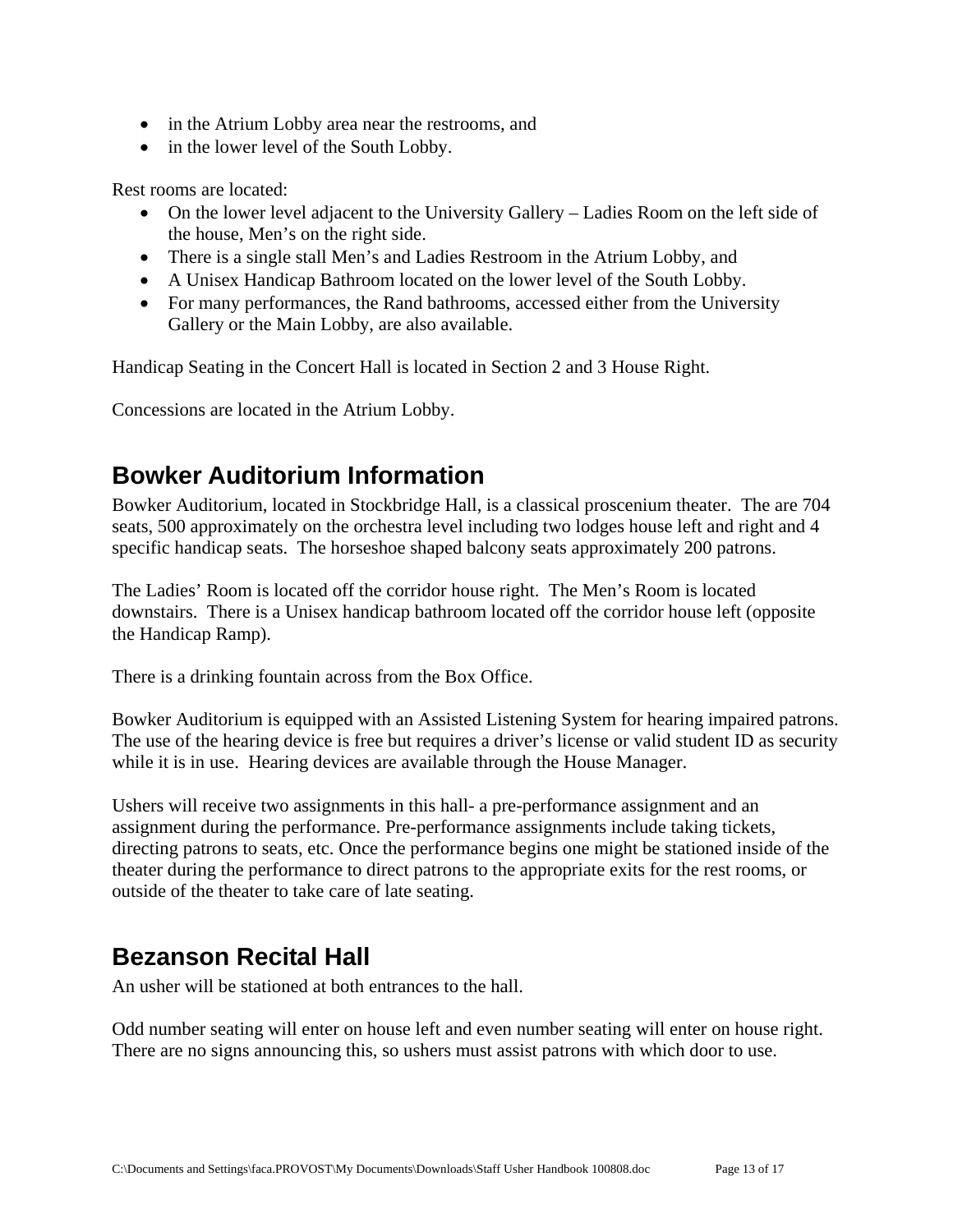Wheel Chair Seating: There are four designated spots for handicapped patrons. These seats are ticket numbers (O2, O6 & O1, O3) in the very last row of the theater. If even one handicapped seat is sold, then extra seats cannot be added in that area.

In the instance that there are no handicapped tickets sold prior to the performance, seats can be added into those four spots in the last row (O), and an additional standing row can be formed behind row O. These tickets will be sold on a rush basis before the performance is about to start. If additional seating in the handicapped section was used, all seats much be broken down and put back in the closet (house right) after the performance.

Late Seating Policy: Since the house size is small and the setting is so intimate, they are particularly worried about disruptions with regards to late seating. Once the performance starts, close both the interior and exterior doors going into the hall and station one usher on either side outside the doors. When late arrivals occur they must wait quietly in between the two doors with an usher until there is a break in the performance. THEN AND ONLY THEN WILL LATE ARRIVALS BE ALLOWED INTO THE HALL.

Do not allow anyone to sit in the stairways/aisles during the performance. It is a fire hazard.

Restrooms are located in the Music Department through the lobby doors.

There are no EMTs on duty; a first aid kit is available behind the box office and in the event of an emergency use the phone at the box office.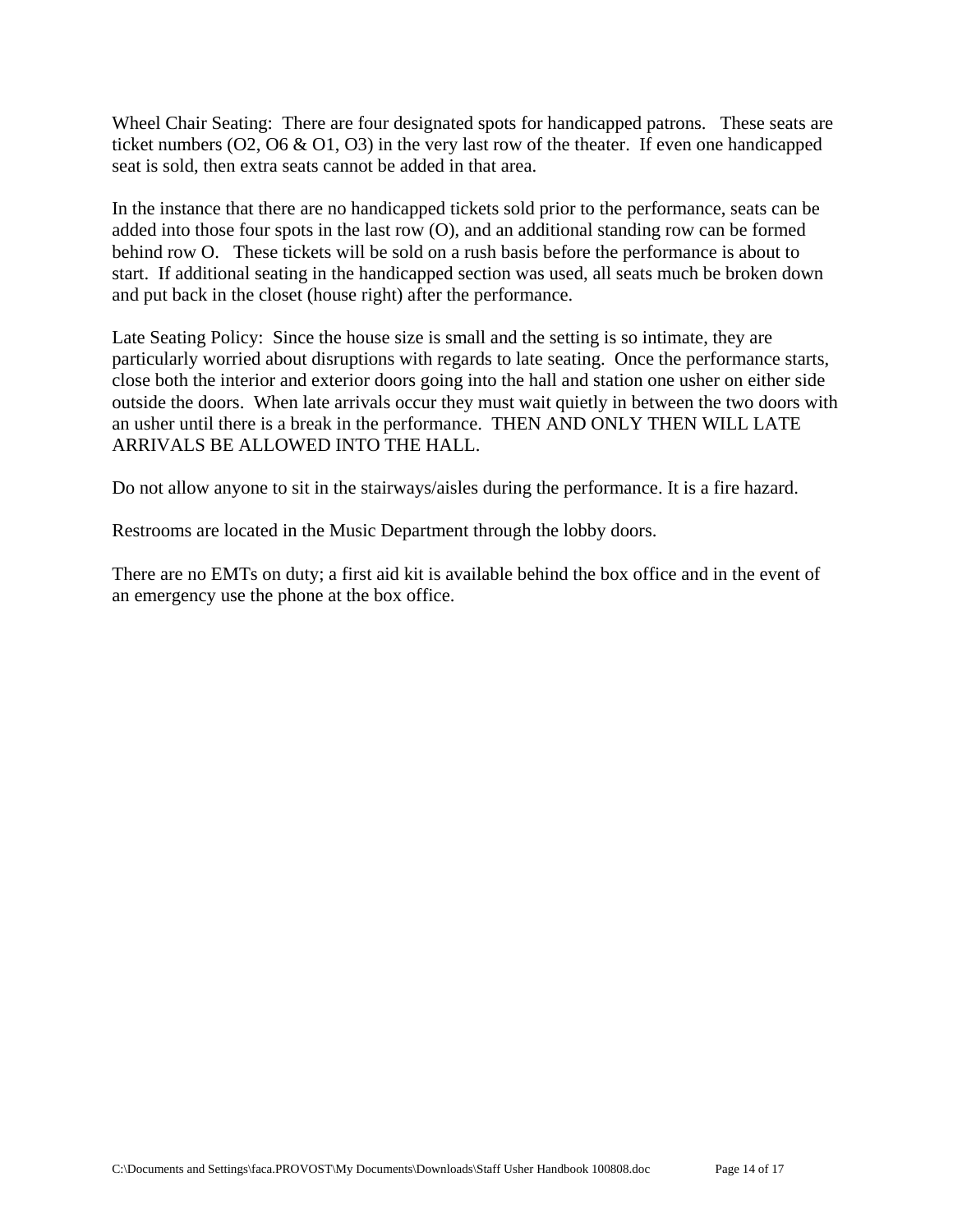# <span id="page-14-0"></span>**Attachment A: Signing up for Events**

Step 1: Go to the webpage <http://www.umass.edu/fac/production/foh/index.html> Scroll down and click on "Crew Call Shift Sign-up"

Step 2: Log in  $\rightarrow$  You will be asked your user name and password (given upon hiring)

Once on the site you will notice many different options:

- o To sign up for or to see what work is still available click "Sign up for Shifts"
	- o Here you will see all performances available for signing up. Hit "Select" to choose a performance you wish to work. Enter the appropriate data (Comments if necessary) then hit the submit button.
	- $\circ$  Calls that Need Help are in RED –these are events that are coming fast and we still need staff.

Calls that are close to full are in BLUE

- o "View All Shifts" will performance you every shift within the database
- o "See My Calendar" performances you work you have are signed up for and times you have been actually assigned to work
	- o Here you can select specific calls, by clicking "Select," to view who you are working with, including the HM
	- o Some performances require a confirmation from the data entry end. Other jobs you select will automatically assign you.
		- You also may get a confirmation email but it is possible that you can be assigned without any notification once you select it.
			- Check your calendar as often as you can to make sure you are assigned or not assigned the work that you sign up for!
- o To get in contact with other staff members, click on "Staff Contact info". From here you can select what staff group you wish to view. Click on your position code (Ex. Ushers= USH) for usher staff information. This is a good way to look for alternates when you are unable to work! But please remember to check the roster on the website to see if there is a designated alternate.
- o For more questions or comments on the site you can email your supervisor, Nicole Young, Audience Services Manager, right through the website by selecting her name from "Contact your Supervisor" list.
	- o You can also call us at 413-545-0192 if you have any urgent questions or problems.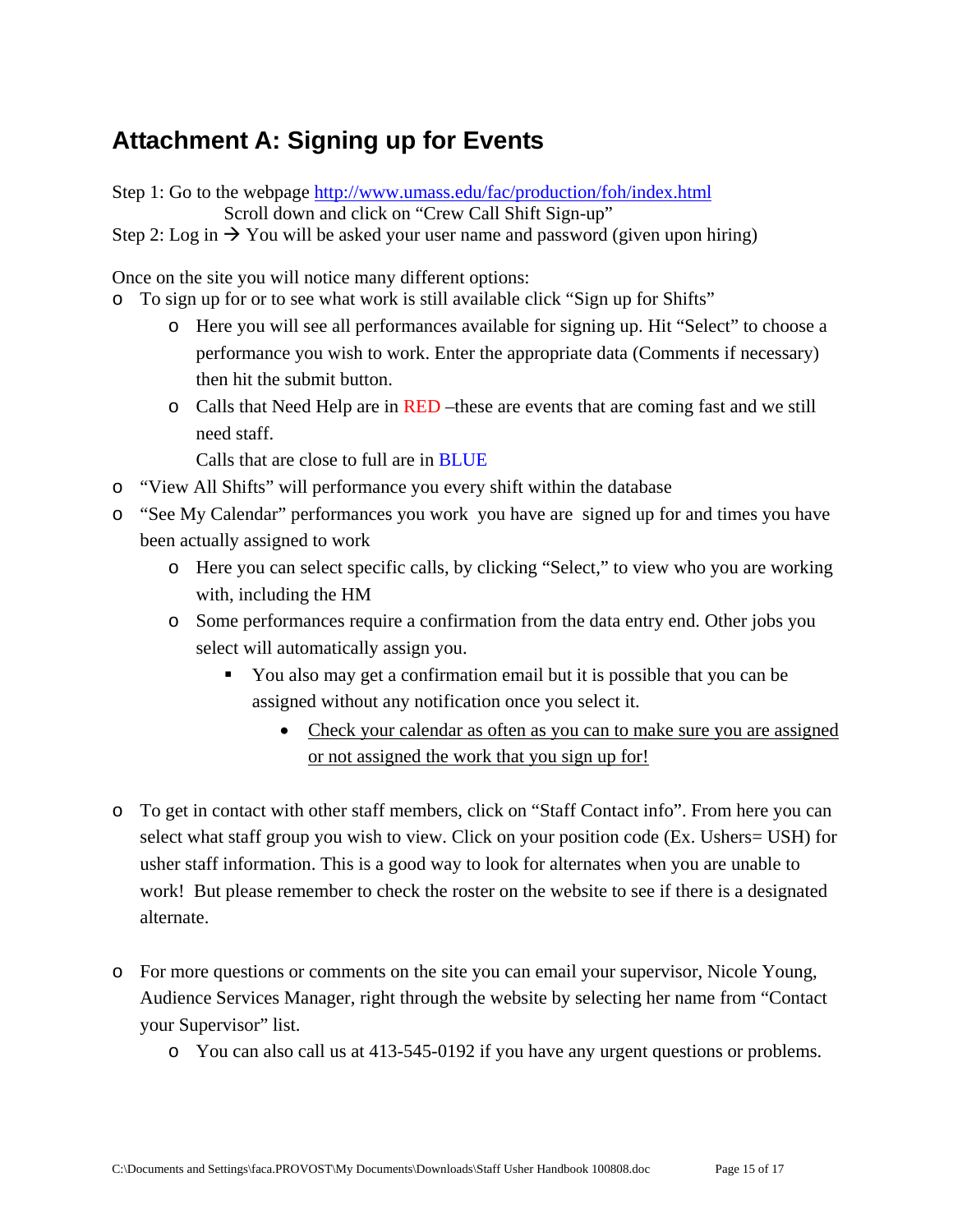# <span id="page-15-0"></span>**Attachment B: Children's Performances**

These performances are normally scheduled for 10:00 AM start time (usher reporting time of 9:00AM) and if there is a second performance, noon (reporting time of 11:00 AM for ushers only working the second performance). You may choose to work one or both performances. Performances usually run 60 minutes long. If you are only able to work a partial shift for the events please let us know. These are the only events ushers may be accepted to work a short shift. The jobs available for ushers are:

Bus Duty – Ushers work outside to direct buses and to escort patrons, their teachers, and aides to the main entrance of the Fine Arts Center Concert Hall or Bowker Auditorium. Once the event has begun, you will be stationed inside the theater to assist patrons exiting the theater during the performance. Near the end of the performance, you will compile a list of the buses and their location to assist patrons in exiting the theater quickly. Bus Duty is an outside assignment; please dress appropriately for the weather.

Ushering – Ushers work with volunteers to assist schools to their seats, and to help the house manager keep a list of schools that have arrived. During the performance, ushers are stationed in the lobby to assist patrons. At the end of the performance, ushers assist patrons in finding their correct bus.

Assisting the House Manager – Your duty is to assist the House Manager in opening the house, assigning Community Ushers to specific schools, escorting schools into the hall, assisting Bus Duty ushers, and other assignments needed by the House Manager.